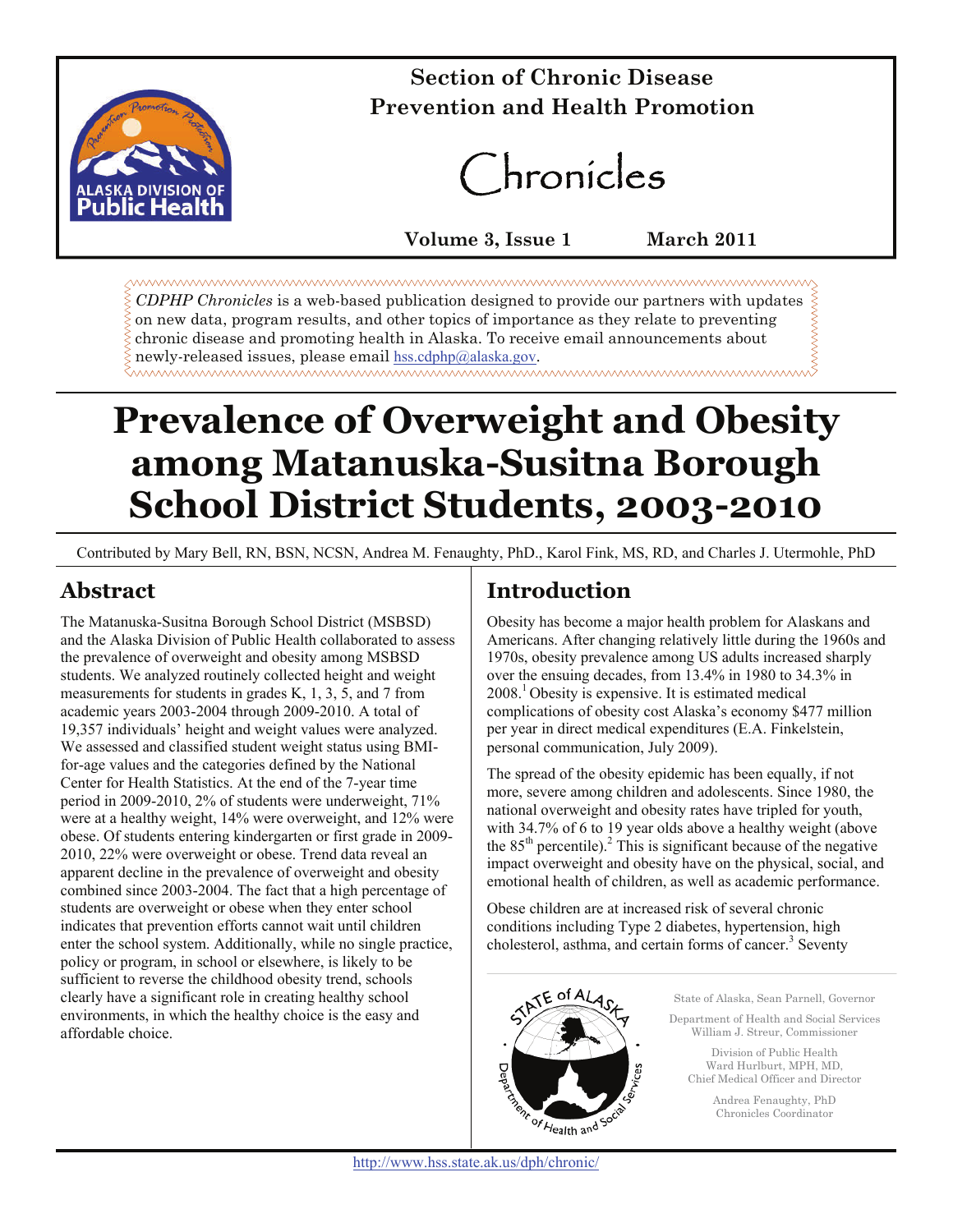# <sup>2</sup> Volume 3, Issue 1 CDPHP Chronicles March 2011

percent of obese 5 to17 year olds have one cardiovascular disease risk factor and 39% have two risk factors.<sup>4</sup> Besides suffering from physical illnesses, obese children also may experience social stigmatization and discrimination, as well as psychological problems.3 Obese youth are less likely to report earning mostly A's and B's in high school than healthy weight youth.<sup>5</sup>

In addition, children and adolescents who are overweight and obese have an increased risk of being overweight or obese as adults.<sup>6</sup> Approximately 80% of children who were overweight at  $10-15$  years were obese adults at age 25 years.<sup>7</sup> Overweight and obese adults, in turn, have a higher risk of premature death than healthy weight adults. Obesity and overweight among adults are associated with an increased risk of coronary heart disease, Type 2 diabetes, musculoskeletal disorders, sleep apnea, asthma, and psychological disorders, as well as cancer of the endometrium, colon, kidney, gallbladder, and breast (postmenopausal).<sup>3</sup> The impact of these numbers is reflected in the nation's concurrent epidemics of diabetes, heart disease, and other chronic diseases, and has even lead to the projection that, due to obesity, today's children may be the first generation to have a shorter life expectancy than their parents' generation.<sup>8</sup>

#### **Overweight and Obesity in Alaska**

Over the past several decades, overweight and obesity have become increasingly prevalent among Alaskans of all ages. The percentage of Alaskan adults who are overweight or obese has increased steadily from 49% in 1991 to 65% in 2009 (Figure 1). The majority of this increase has been in the obesity rate, which doubled between 1991 (13%) and 2009 (26%); rates of overweight have stayed relatively stable during this time, ranging between 35 to 40%.<sup>5,9</sup> The net result of this set of trends is that an increasingly larger proportion of Alaskan adults who are above a healthy weight are in the higher risk obese category.

Statewide representative data on obesity prevalence for children younger than high school are not available in Alaska. Information on obesity rates among specific subpopulations of the youngest Alaskans is available from specific statewide programs and agencies that routinely measure and record height and weight. Records from the Alaska Women, Infants and Children (WIC) Program during 2001-2005 indicate that 19% of 2 to 4 year old WIC participants are overweight and an additional  $21\%$  are obese.<sup>10</sup> Data collected during visits to



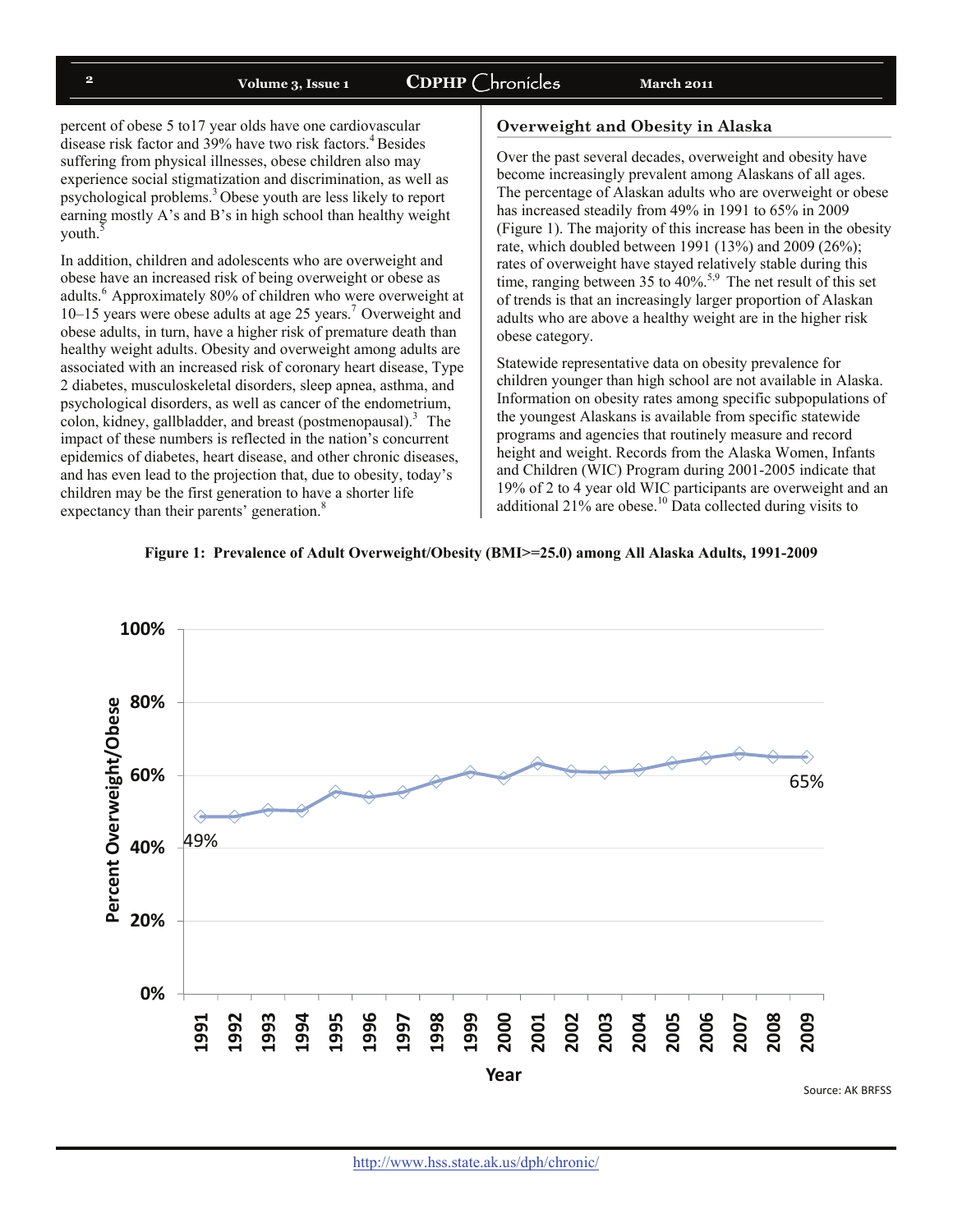## **Volume 3, Issue 1 CDPHP** Chronicles **March 2011 <sup>3</sup>**

regional Alaska Native hospitals, community health centers, and village clinics throughout Alaska and entered into the Resource Patient Management System (RPMS) show similar results: 20% of 3 to 19 year olds are overweight and 20% are  $obese.<sup>10</sup>$ 

The 2009 Alaska Youth Risk Behavior Survey (YRBS) indicated that approximately one-quarter of high school male (27%) and female (25%) students are above a healthy weight.<sup>11</sup> YRBS data on weight status are based on high school students' self-reports of height and weight; these data likely provide underestimates of overweight and obesity prevalence.<sup>12</sup>

### **School-Based Weight Status Measurement**

One way to avoid underestimation due to self-report is to utilize directly measured student height and weight data routinely collected in schools. School-based measurement of student weight status is widely accepted for surveillance, the purpose of which is to identify prevalence, monitor trends and evaluate outcomes of interventions.<sup>13</sup> Nationwide, 15 states require school districts to measure or assess students' height and weight.<sup>14</sup>

The State of Alaska does not require school districts to collect height and weight nor report on student weight status. However, according to the School Health Nurse Consultant for the Alaska Department of Health and Social Services, student height and weight are measured and recorded as part of routine health screenings in many of the 15 of 54 Alaskan school districts that employee school nurses (Mary Bell, RN, BSN, NCSN, oral communication, 4/15/2010).

The Alaska Department of Health and Social Services, Division of Public Health has worked with the Anchorage School District (ASD) since 2003 to analyze measured height and weight data from  $K-12^{th}$  grade students. Results from this analysis revealed that from 1998-1999 to 2002-2003 the prevalence of overweight and obesity combined among students increased from 30% to 36%, but that since 2003-2004, overweight and obesity among ASD students has leveled off.15,16 Recent data indicate that 18% of ASD students are overweight and another 18% are obese.<sup>16</sup> Though the ASD data are certainly valuable in terms of understanding the extent of childhood obesity in the largest urban area in Alaska, it is unclear to what extent these findings are generalizable to other school districts.

Another Alaska school district that measures and records student height and weight is the Matanuska-Susitna Borough School District (MSBSD). Existing self-reported data from this region indicate a burden of obesity and overweight similar to that seen statewide: currently 66% of adults in the region are overweight or obese (Charles Utermohle, PhD, email communication, 1/17/2011). Given the limitations of selfreporting as a basis for estimating the true burden of

overweight and obesity, the MSBSD and the Alaska Division of Public Health collaborated to analyze existing measurements of student height and weight for the 2003-2004 to 2009-2010 academic years.

This report presents a detailed analysis of the current extent of childhood overweight and obesity among MSBSD students, for grades K, 1, 3, 5, and 7, both overall and by demographic subgroup.

# **Methods**

### **Sample**

The sample was extracted from the health records of MSBSD students for the academic years 2003-2004 through 2009-2010. The MSBSD is the second largest district in the state, enrolling approximately 13% of Alaska's student population. School nursing staff routinely record height and weight measurements during school health screenings, the majority of which are conducted in grades K, 1, 3, 5, and 7. The current analysis is limited to these five grades. Health information, including height and weight measurements, is recorded in student files and is entered into an electronic database.

Height and weight measurements for students in grades K, 1, 3, 5, and 7 were extracted from the database with all personal identifiers removed, and students were assigned a unique identification number. Height was measured to the quarter of an inch and weight to the tenth of a pound.

Each data point included date and age of the student at time of measurement along with demographic variables of sex, grade, and race/ethnicity. Age was measured in days and expressed as a decimal age. Only a single race/ethnicity designation of American Indian or Alaska Native, Asian, Black or African American, Hispanic/Latino, Native Hawaiian or Pacific Islander, White, or Multi-ethnic was available for each student.

Height and weight values were screened for accuracy and biological plausibility . Of the total 20,630 assessments reported, a final sample of 19,357 (94%) comprised the first biologically plausible measurements per student within the academic year from the study period. The height and weight values represented 48% of total student enrollment in the represented grades over the 7-year time period, with increasingly higher percentages for students in all grades over time (Table 1). Annual sample sizes of students in grades K, 1, 3, 5, and 7 have increased from just over 1,000 students, representing 21% of district enrollments in 2003-2004 to over 4,623 students and 74% of enrollments in 2009-2010.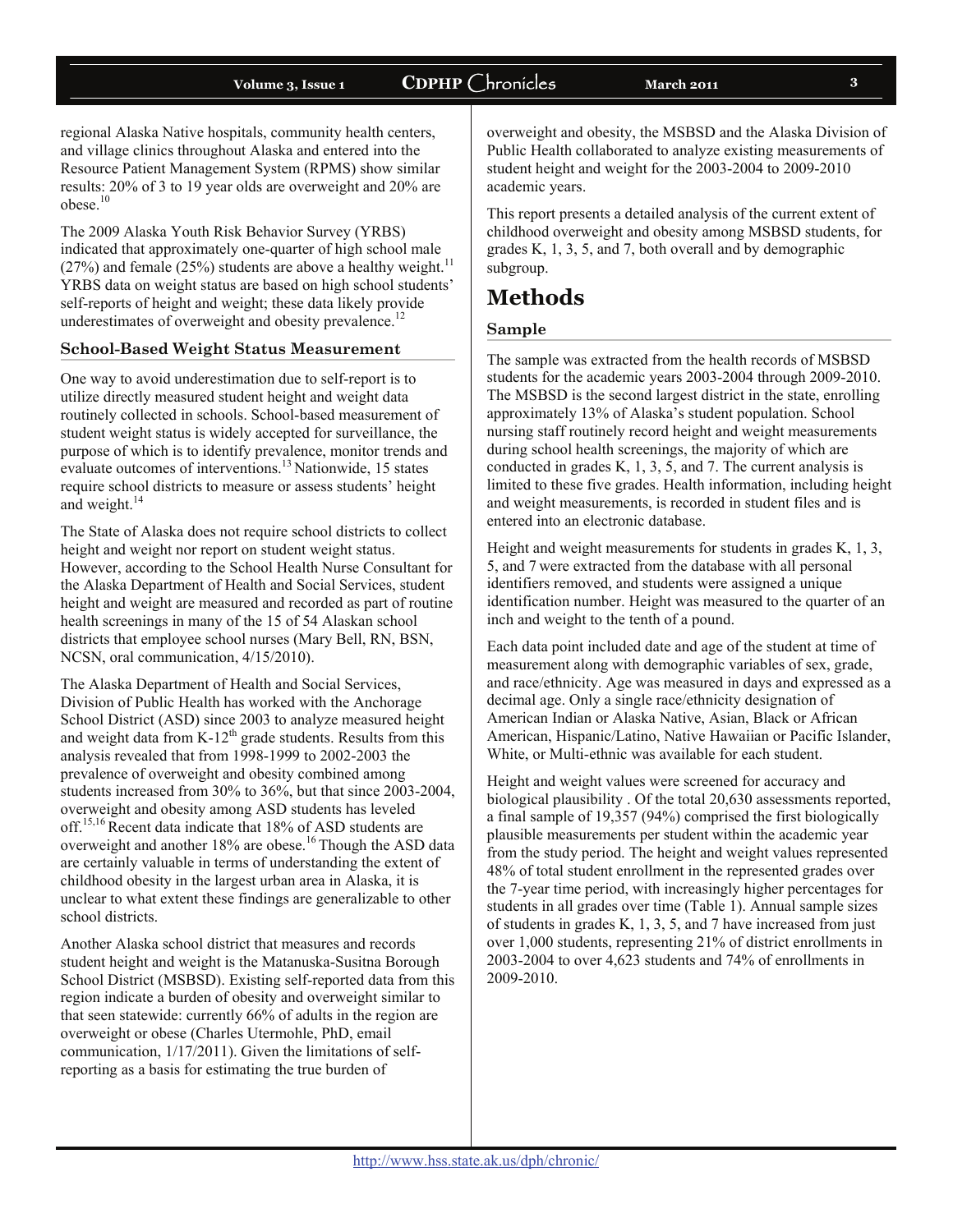# Volume 3, Issue 1 **CDPHP** Chronicles March 2011

| <b>Academic Year</b> | K   |     | 3   | 5   | 7   | <b>Total</b> |
|----------------------|-----|-----|-----|-----|-----|--------------|
| 2003-2004            | 13% | 12% | 16% | 26% | 33% | 21%          |
| 2004-2005            | 25% | 23% | 19% | 42% | 49% | 33%          |
| 2005-2006            | 26% | 28% | 23% | 23% | 47% | 29%          |
| 2006-2007            | 41% | 28% | 31% | 42% | 65% | 42%          |
| 2007-2008            | 50% | 50% | 54% | 68% | 72% | 59%          |
| 2008-2009            | 72% | 64% | 65% | 73% | 75% | 70%          |
| 2009-2010            | 75% | 76% | 80% | 77% | 62% | 74%          |
| <b>Total</b>         | 45% | 42% | 43% | 51% | 58% | 48%          |

### **Table 1. Percentage of Official Student Enrollment Sampled by Grade: MSBSD Students, 2003-2010**

Source: MSBSD health records

## **Assessment of Overweight and Obesity**

Body mass index (BMI) is used to estimate risk of weightrelated health problems and is calculated using weight and height. Since children and adolescents, ages 2 to 18 years, are still growing and have differences in body composition, their BMI is compared to a reference population of youth. BMI percentiles for children and adolescents are determined by age on a sex-specific growth curve.<sup>17</sup>

BMI surveillance data are a reliable tool to describe trends in weight status over time among populations and subpopulations. BMI is the most widely used measure because it is easy, inexpensive, noninvasive, and quickly obtained. BMI is not a direct measure of body fat but has been shown to significantly correlate with body fat. $18$  It is important to note that BMI should not be used alone to diagnose an individual child as overweight or obese; rather, BMI should be used to identify children and adolescents who need to be examined further by a medical care provider to obtain an informed diagnosis. $18,19$ 

#### **Table 2: BMI Classification for Children 2-18 Years Old**

| <b>BMI-For-Age Percentiles</b>       | <b>Weight Classification</b> <sup>19</sup> |  |  |
|--------------------------------------|--------------------------------------------|--|--|
| Less than $5th$                      | Underweight                                |  |  |
| $5th$ to less than 85 <sup>th</sup>  | Healthy Weight                             |  |  |
| $85th$ to less than 95 <sup>th</sup> | Overweight                                 |  |  |
| Equal to or greater than $95th$      | Obese                                      |  |  |

# **Analysis**

BMI-for-age and sex percentile values for age (to the month) at time of measurement were calculated for all students with valid height and weight data using SPSS statistical software programs. Reference percentiles came from the National Center for Health Statistics, Centers for Disease Control and Prevention.<sup>17</sup>

Height, weight, and BMI percentile values for seven academic years (2003-2004 to 2009-2010) were analyzed, along with demographic information on the age, sex, grade, and race/ ethnicity of the students. SPSS was used to produce categorical measures of underweight, healthy weight, overweight, and obesity along with 95% confidence intervals in which the values of each student contributed equally. Unless stated otherwise, annual summaries of weight status were based upon all individuals with valid measurements within the academic year.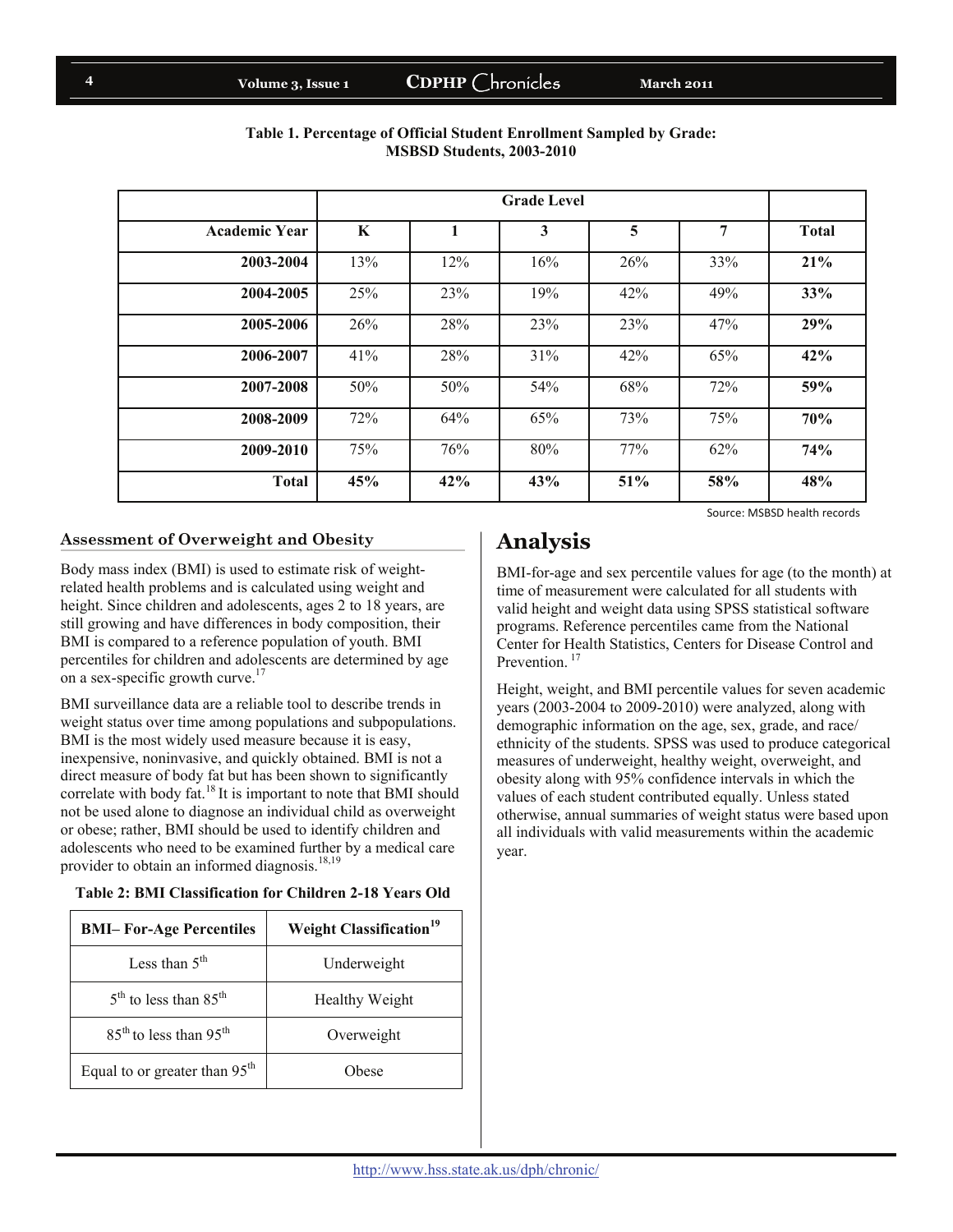|--|

# **Results**

### **Trends in Weight Status**

The trend in weight status among MSBSD students over the past 7 years is depicted in Figure 2. Over that time period, the percentage of students who were above a healthy weight (BMI  $\geq$ 85<sup>th</sup> percentile) decreased from 32% in 2003-2004 to 26% in 2009-2010, representing a 19% decline in the percent of students above a healthy weight.

During this period, boys were consistently more likely than girls to be above a healthy weight, but the apparent decline in the prevalence of overweight and obesity combined was seen among both girls and boys.

The reduction in the percentage of students above a healthy weight was seen in both obesity (from 14% to 12%) and overweight (from 18% to 14%) over the 7-year period (Figure 3).



Figure 2: Trend in Prevalence of Overweight/Obesity (BMI  $\geq 85^{th}$  percentile) by **Sex, MSBSD Students in Grade K, 1, 3, 5, & 7 (2003-2004 through 2009-2010)**

#### **Figure 3: Weight Status, by Academic Year MSBSD Students in Grades K, 1, 3, 5, & 7 (2003-2004 to 2009-2010)**



Source: MSBSD health records Percentages may not sum to 100% due to rounding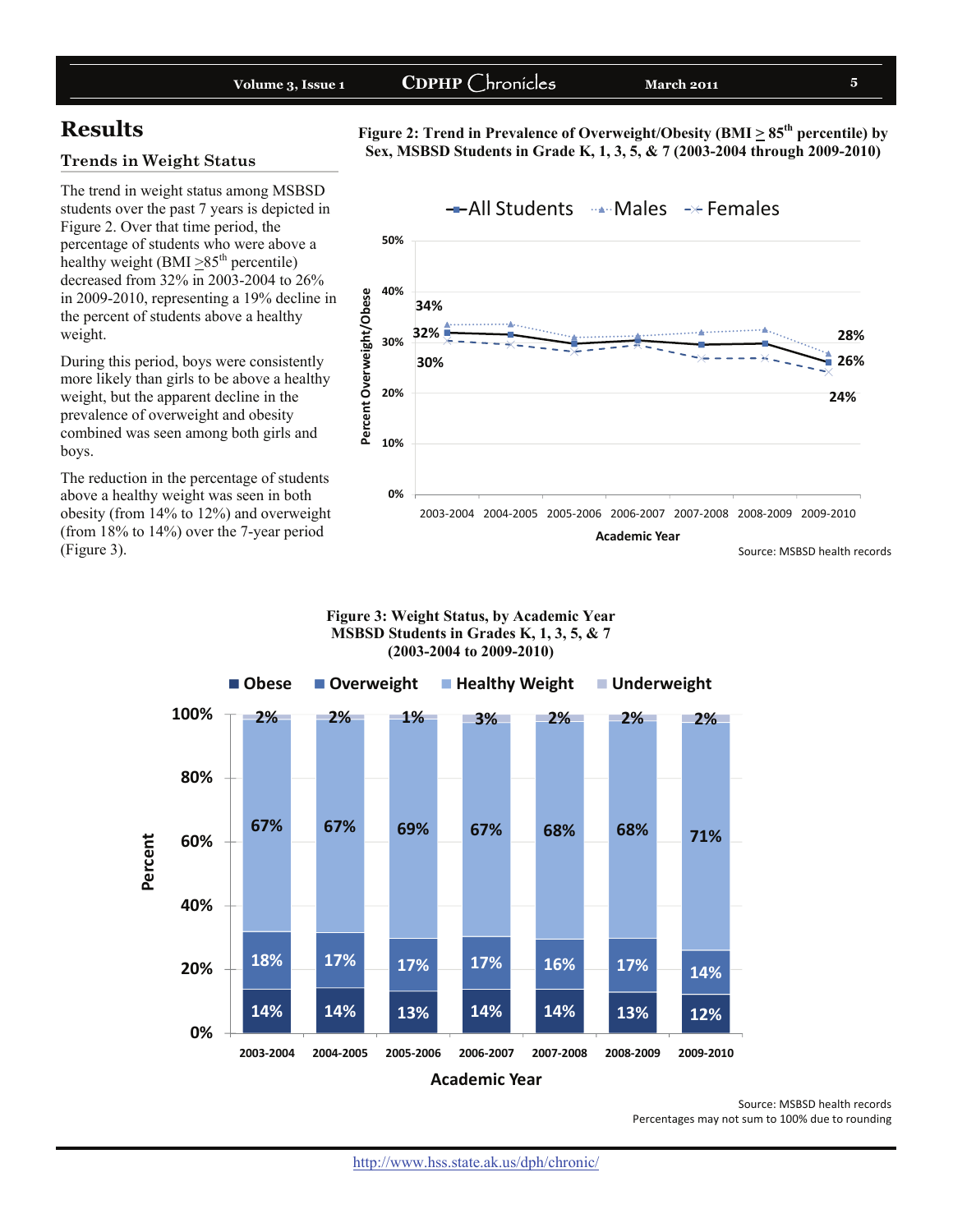# **6** Volume 3, Issue 1 CDPHP Chronicles March 2011

#### **Current Weight Status**

Considering just the most recent year of data, the prevalence of overweight and obesity combined among MSBSD students in grades K, 1, 3, 5, and 7 was 26%; only 2% were underweight (Figure 4).

The prevalence of overweight and obesity combined increased along with grade level (Figure 5). Whereas nearly one-third  $(32\%)$  of  $7<sup>th</sup>$ grade students were above a healthy weight in the 2009-2010 academic year, 22% of kindergarteners were either overweight or obese.

Of children entering kindergarten and  $1<sup>st</sup>$  grade in 2009-2010, 14% were overweight and 8% were obese; 77% were at a healthy weight (Figure 6).

Racial and ethnic minorities make up a relatively small proportion of the sample (Table 3); however, these proportions mirror the overall racial and ethnic composition of the MSBSD.20 As such, even with 3 years of data combined, only one racial/ethnic difference in the prevalence of overweight and obesity reached statistical significance: Asian students (19%) were significantly less likely to be above a healthy weight than were American Indian/Alaska Native students (34%; Figure 7). Results for racial/ethic groups with less than 100 students are not reported.

#### **Table 3: Racial and Ethnic Distribution of Sample, MSBSD, 2007-2008 to 2009-2010**

|                                        | Percent of<br>Sample | Number in<br>Sample |
|----------------------------------------|----------------------|---------------------|
| American Indian/<br>Alaska Native      | 11%                  | 1,421               |
| Asian                                  | $1\%$                | 151                 |
| Black or African<br>American           | $1\%$                | 159                 |
| Hispanic/Latino                        | $2\%$                | 270                 |
| Native Hawaiian or<br>Pacific Islander | $1\%$                | 62                  |
| White                                  | 80%                  | 9,881               |
| Multi-Ethnic                           | 3%                   | 419                 |
| Total                                  | 100%                 | 12,363              |

Source: MSBSD health records





Source: MSBSD health records Percentages may not sum to the 100% due to rounding

**Figure 5: Percentage of Overweight/Obesity by Grade Level, MSBSD (2009-2010)** 



Source: MSBSD health records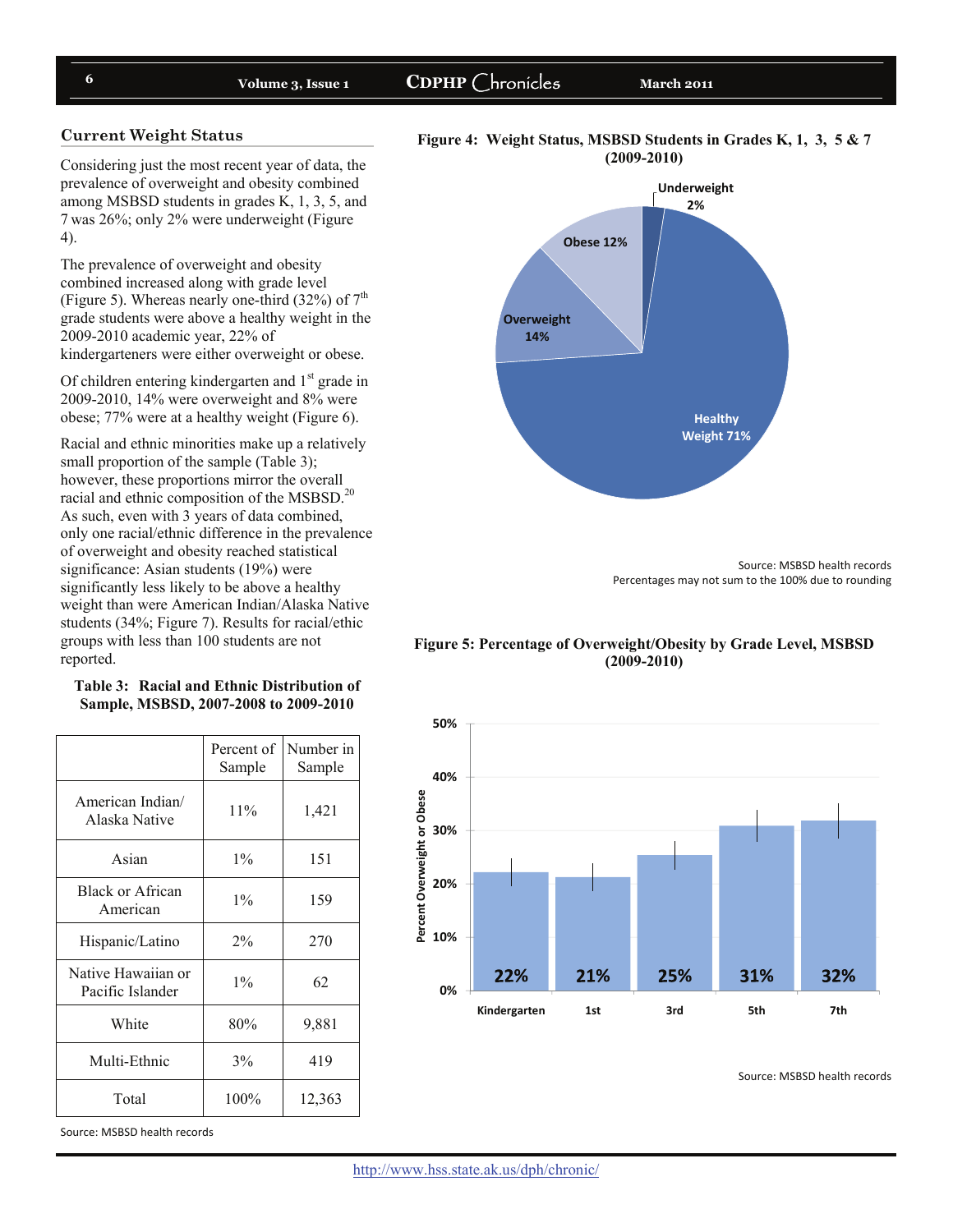



Source: MSBSD health records Percentages may not sum to the 100% due to rounding





Source: MSBSD health records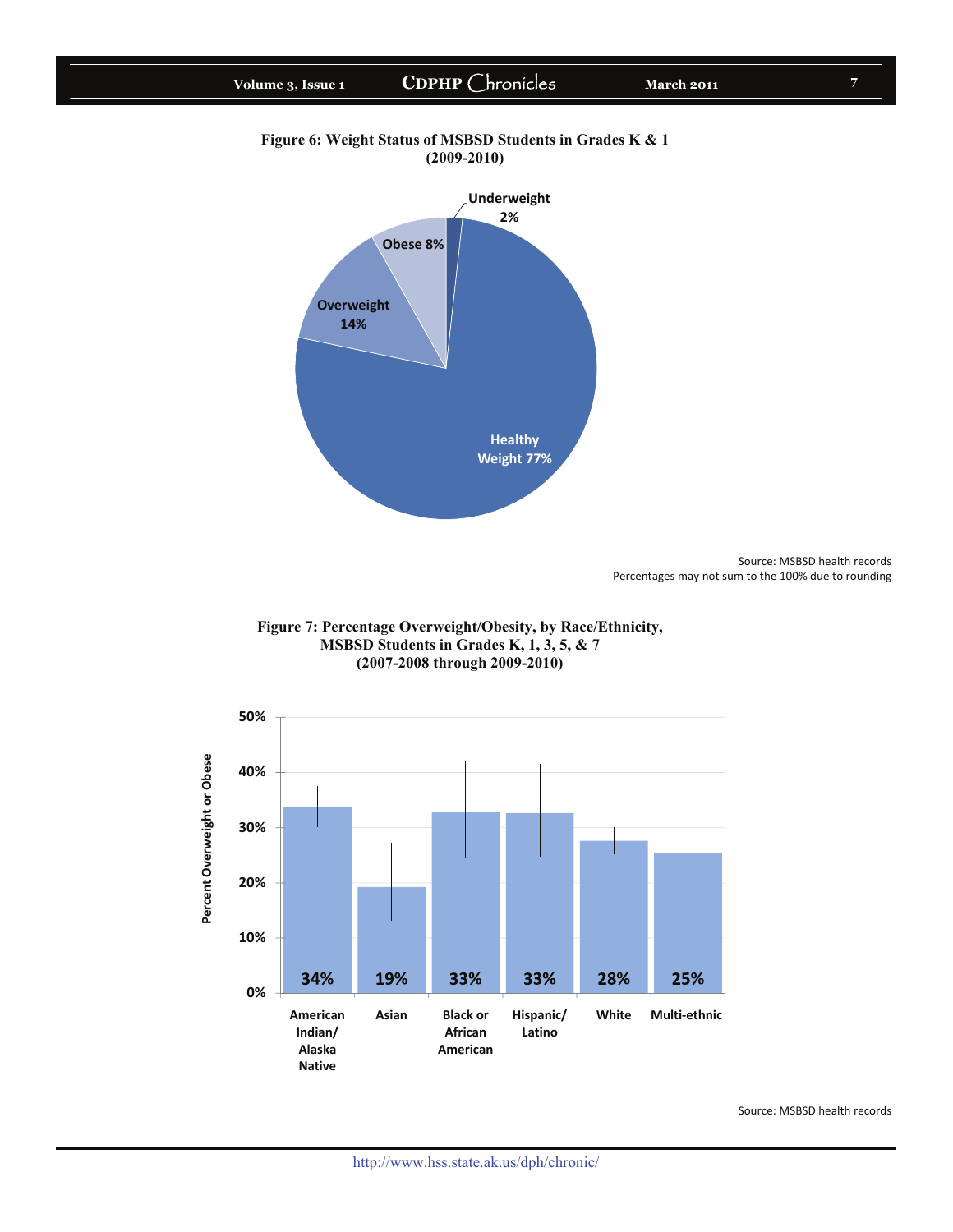# **Volume 3, Issue 1 CDPHP** Chronicles **March 2011 8**

# **Discussion**

Childhood overweight and obesity are significant problems in the MSBSD. As of the 2009-2010 academic year, more than one in four students in the represented grades was above a healthy weight. Although no demographic groups were immune to this important health issue, certain population subgroups appear to be at increased risk. Boys had higher rates of overweight and obesity combined compared to girls. Students in higher grades were more likely to be above a healthy weight than were the students in the earliest grade; however, more than one-fifth of students in grades K and 1 were overweight or obese. This indicates that weight status is already a concern for many students upon entering school; clearly, the solution to reduce childhood obesity cannot rest solely with the school district.

The only statistically significant racial/ethnic differences seen in weight status were between Asian students and American Indian or Alaska Native students, the latter group having a prevalence of overweight and obesity combined at 34%. It is worth noting that the current classification system for defining youth weight status is based upon a primarily White standard population. Many factors contribute to youth height and weight, and there

are undoubtedly cultural differences in the distribution of those factors. Nonetheless, because there currently are no clinically significant differences in the relationship between BMI and body composition in different racial or ethnic groups, it is recommended that the same BMI standards be applied to all racial and ethnic subpopulations. $19,21$ 

The good news from this 7-year analysis of student weight status is that the prevalence of overweight and obesity combined within the MSBSD appears to be on the decline. This pattern appears to hold across both sexes. Although the lack of a reasonable control group prohibits a rigorous evaluation of the causes of this "bend in the trend," several statewide and MSBSD-specific initiatives could plausibly have contributed to this outcome either through raising awareness of the issue of childhood obesity, changing practices and policy that help prevent obesity, or more directly through providing programming and staff resources to address the issue. These initiatives and events have been superimposed on the prevalence of overweight and obesity in Figure 8 and are described in greater detail on the following pages.



**Figure 8. Obesity-Related Initiatives and Events in Alaska and MSBSD (2003 to Present)**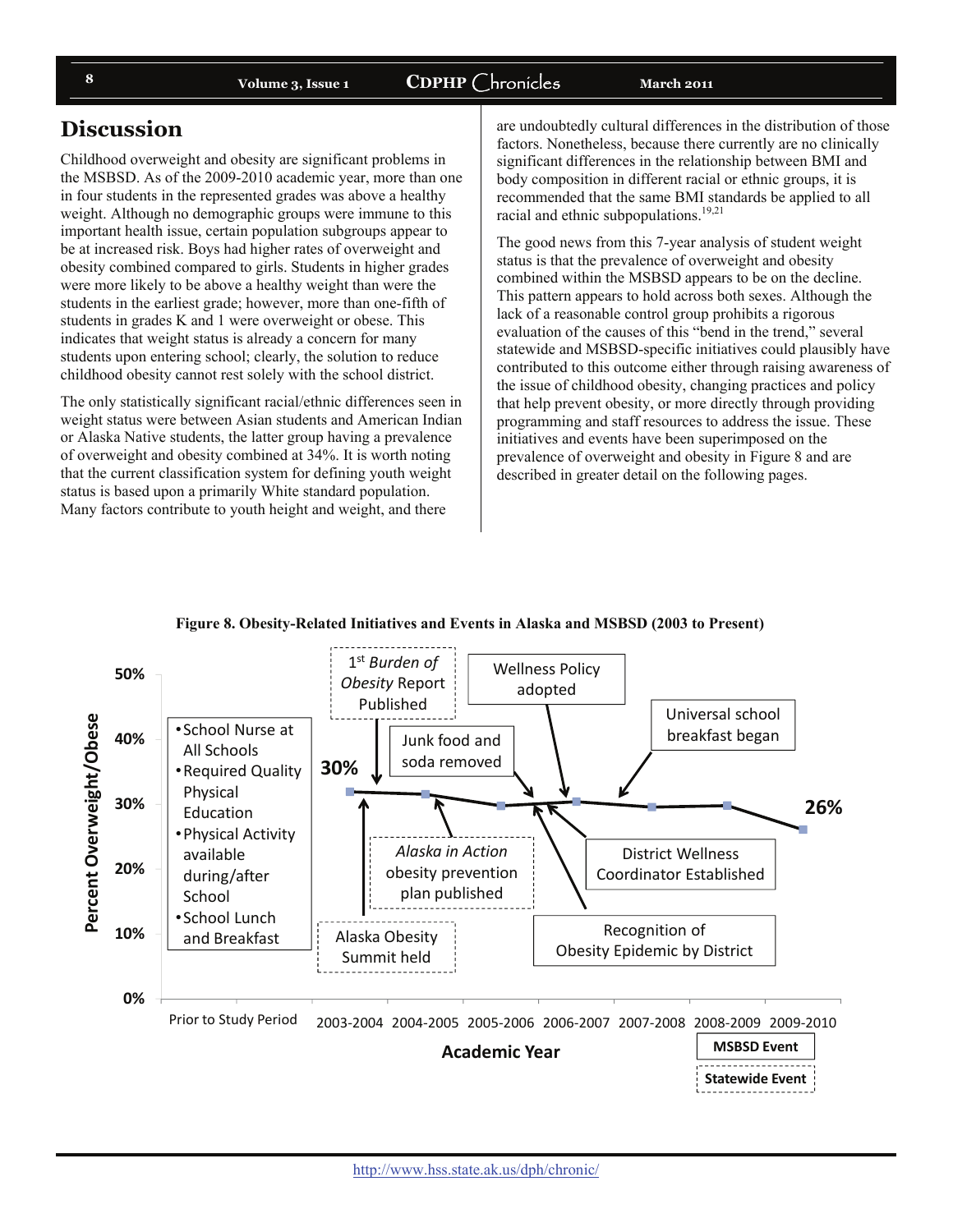## **Evidence-Based School Strategies to Prevent Childhood Obesity**

Over the past decade, various programs within Alaska, both within and outside of state government, have attempted to address childhood obesity. While there have been notable successes from these efforts,<sup>16</sup> the prevalence of childhood overweight and obesity in Alaska is currently nearly double the *Healthy Alaskans 2010* targets.<sup>22</sup>

An incredibly complex array of factors are likely responsible for the alarming trends seen in obesity rates over the recent decades. Although body weight is the result of genes, metabolism, behavior, culture, and socioeconomic status, behavior and environment play a large role and these are the optimal targets for prevention and treatment actions.23 The recommended approach to obesity prevention and control is to shape environments, such as the school environment, through practices, policies and programming to better support healthy choices. $24-26$ 

The Centers for Disease Control and Prevention recommends evidence-based obesity prevention and control practices, policies and programs and has identified 10 key school-based strategies.<sup>24</sup> While one single intervention may improve one element of student physical activity and/or nutrition, an approach involving multiple strategies is required to achieve greater, sustainable impact.

The MSBSD has implemented many of the recommended obesity prevention and control best-practices. According to the MSBSD Director of Education (LeBron McPhail, oral communication, 12/17/2010), throughout and even *prior to* the study period of 2003-2004 to 2009-2010 the district:

- employed school nurses;
- provided a high quality course of study in physical education;
- provided opportunities for physical activity during and after school; and
- served free and reduced school lunch and breakfast at almost all schools.

These practices, policies and programs may be part of the reason overweight and obesity prevalence rates in the MSBSD at the start of the study period are lower than other Alaskan school districts.

While many obesity prevention and control best practices were in place prior to the study period, additional interventions were added during the study period making the prevention approach more comprehensive. The MSBSD School Board formally recognized the seriousness of the obesity epidemic and revised *Board Policy 3554 Other Food Sales* on June 15, 2005,<sup>27</sup> which set nutrition standards for any snack or beverage sold outside the federal meal program. This policy revision essentially eliminated access to high fat, high calorie, high sugar foods and sugar-sweetened beverages (with an exception for sport drinks) on school campus. The policy was

implemented district wide by modifying the centralized vending and beverage contracts.

Furthermore, the MSBSD in 2005-2006 designated a district wellness coordinator, to maintain an ongoing active school wellness council that involves students, parents, food service personnel, school boards, school administrators, health professionals and community members. Maintaining a school wellness council is an effective way to achieve an enduring focus on promoting physical activity and healthy eating.<sup>28</sup>

In December 2005, the district Wellness Policy, *Board Policy 5040* and associated Administrative Regulations, were adopted.29 This policy provided further guidance on implementation of *BP 3554* and set additional requirements. The policy discouraged the use of food as a reward and limited marketing of foods and beverages to those that meet the nutrition standards set forth in *BP 3554*. The district also addressed physical activity by preventing physical education from being withheld for disciplinary purposes and stating that restricting recess for disciplinary purposes should be a consequence of last resort. The combination of these best practices and policies may have helped normalize healthy food choices and physical activity in the district.

In 2007-2008 the district implemented a universal school breakfast policy at all elementary, middle and high schools that had a meal program. The Supervisor of Nutrition Services reported that since school breakfast became available at no cost to all students, there has been an incremental annual increase in participation in the breakfast program from about 20% of students in 35 schools in 2007-2008 to 25% during the 2009- 2010 academic year. In addition, the majority of elementary schools students eat breakfast and lunch in the classroom, which reduces transition time and allows students more time to eat a nutritious meal (Chris Johnson, personal communication, 11/1/2010). Students eating in the classroom may receive additional supervision during meal times as teachers are able to encourage consumption of healthy foods.

The recognition of the childhood obesity epidemic and the implementation of the evidenced based practices, policies and programs discussed above may have contributed to the apparent decline in childhood overweight and obesity during the study period. While adoption of school policies and environmental approaches with concurrent evaluation is warranted, it is outside the scope of this report. Therefore, the extent to which any of these interventions may have contributed to the apparent decline of overweight and obesity rates remains a matter of speculation.

Finally, recent national data suggest that the apparent decline seen in the district student overweight and obesity rates may at least in part reflect national trends. Analysis of directly measured youth height and weight data from the National Health and Nutrition Examination Survey (NHANES) found no significant increase in obesity between the periods 1999-2000 and 2007-2008.<sup>1</sup>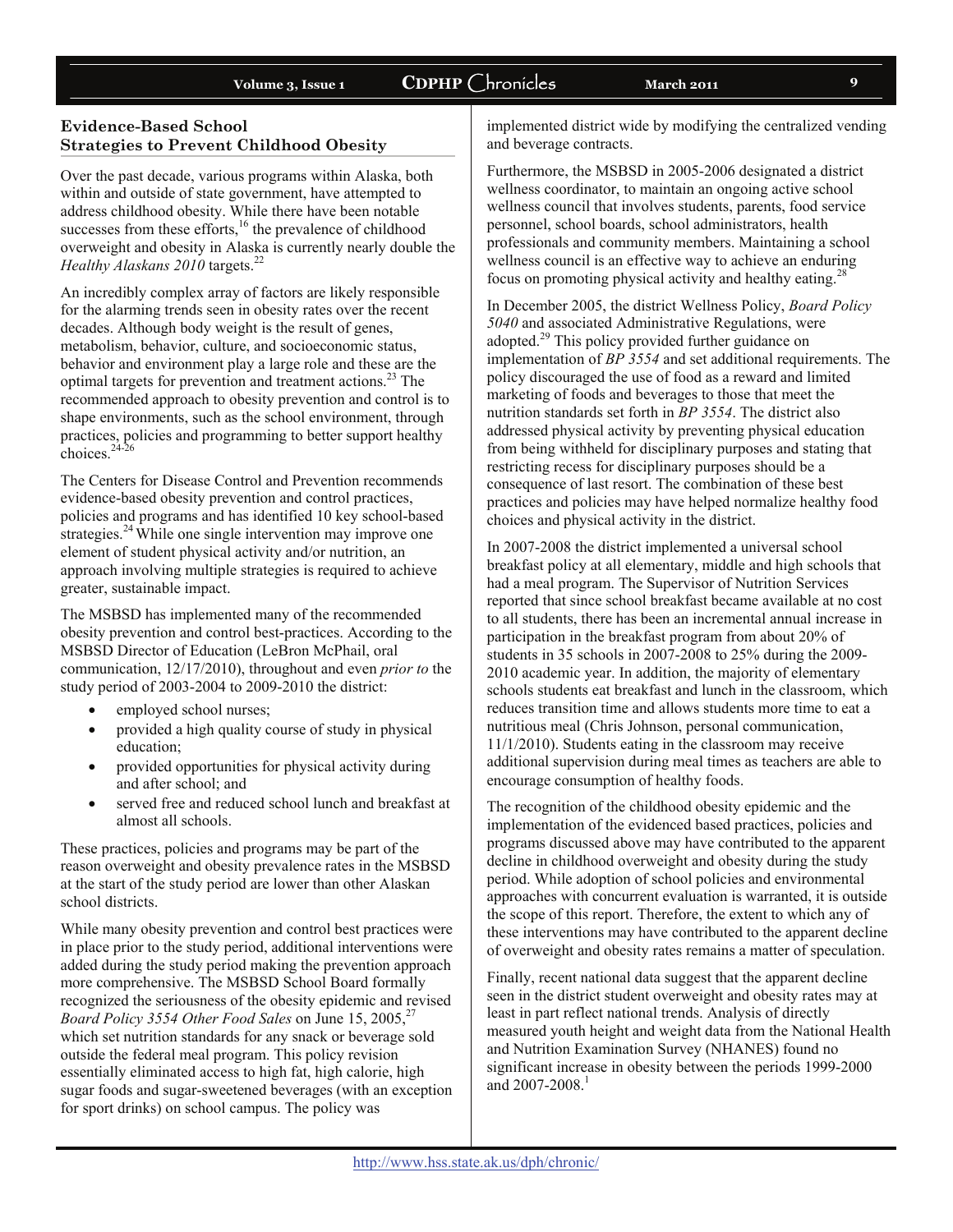### **Limitations**

The following limitations must be considered when interpreting these findings. Height and weight measurements were not collected through a statistically valid sampling procedure but were obtained as part of the routine school health screening process. The available measurements for the 7-year time period represented 48% of students enrolled in grades K, 1, 3, 5, and 7 with recorded data for 74% of students in these grades during the 2009-2010 academic year. Because efforts were made to screen all students in these grades, it is unlikely that the prevalence of overweight and obesity is due to a selection bias that resulted in the disproportionate selection of students from groups at high risk for being overweight or obese.

Although the school nurses conduct most of the height and weight measurements, variations from this protocol may have occurred. Currently, schools use a variety of measurement equipment, and multiple staff members may be involved in the measurement process. The district does not have a weighing and measuring protocol nor does the district conduct regular calibration of equipment. While the variations in procedure and equipment likely resulted in some degree of random error, it is unlikely that they could be responsible for systematic under- or over-estimation of weight status.

# **Conclusion**

In spite of the study limitations, the results of this analysis indicate both cause for concern and reason for hope with regard to the weight status of children in the MSBSD. While further study of the impact and effectiveness of changes to policy, practices, and programming in the MSBSD is needed, the apparent decline of overweight and obesity prevalence demonstrate that success is possible and that now is the time to make a concerted effort to accelerate this apparent declining trend in childhood obesity.

Schools are second only to families in terms of social institutions with potential for influence on the lives of young people. Implementation of a Coordinated School Health Program  $(\text{CSHP})^{30}$  is an excellent framework for the planning and coordination of school health policies, practices, and programs for preventing obesity.

The CSHP framework centers around eight critical, interrelated components: health education; physical education; health services; mental health and social services; nutrition services; healthy and safe environment; family and community involvement; and staff wellness. Individually, each of these components can contribute to students' health and well-being. However, when all of the individual components work together, students' health and learning are improved.

Use of the CSHP framework results in a planned, organized, and comprehensive set of courses, services, practices, policies, and programs that meet the health and safety needs of all students from kindergarten through grade 12. The CSHP can be

facilitated by a school wellness council and strengthened by conducting school health self-assessments and making a coordinated plan.

The encouraging findings presented in this report would not have been apparent had the MSBSD not examined the weight status of their student body. The expansion of the BMI surveillance program to other districts in Alaska would: (a) help monitor student health and identify disparate populations; (b) provide a mechanism to evaluate the effectiveness of school wellness policies and efforts to improve school health; (c) strengthen school district grant applications by clearly identifying need and target populations; (d) enable the Department of Health and Social Services to provide better technical assistance to school districts and agencies in identifying health risks, developing interventions, and determining how to target limited financial resources; and (e) potentially catalyze improvements in local physical activity and nutrition policies.

No single practice, policy or program, in school or elsewhere, is likely to be sufficient to reverse the childhood obesity trend. The fact that a high percentage of students are overweight or obese when they enter school indicates that prevention efforts cannot wait until children enter the school system.

Nonetheless, schools clearly have a significant role in creating healthy school environments, in which the healthy choice is the easy and affordable choice. To decrease childhood obesity statewide, Alaska schools will need to work with students, families, communities, schools, childcare centers, worksites, health care, media, and government to implement a coordinated set of comprehensive evidenced-based prevention strategies. Only the synergistic work of all these stakeholders will ensure that Alaska's children have a strong and healthy future.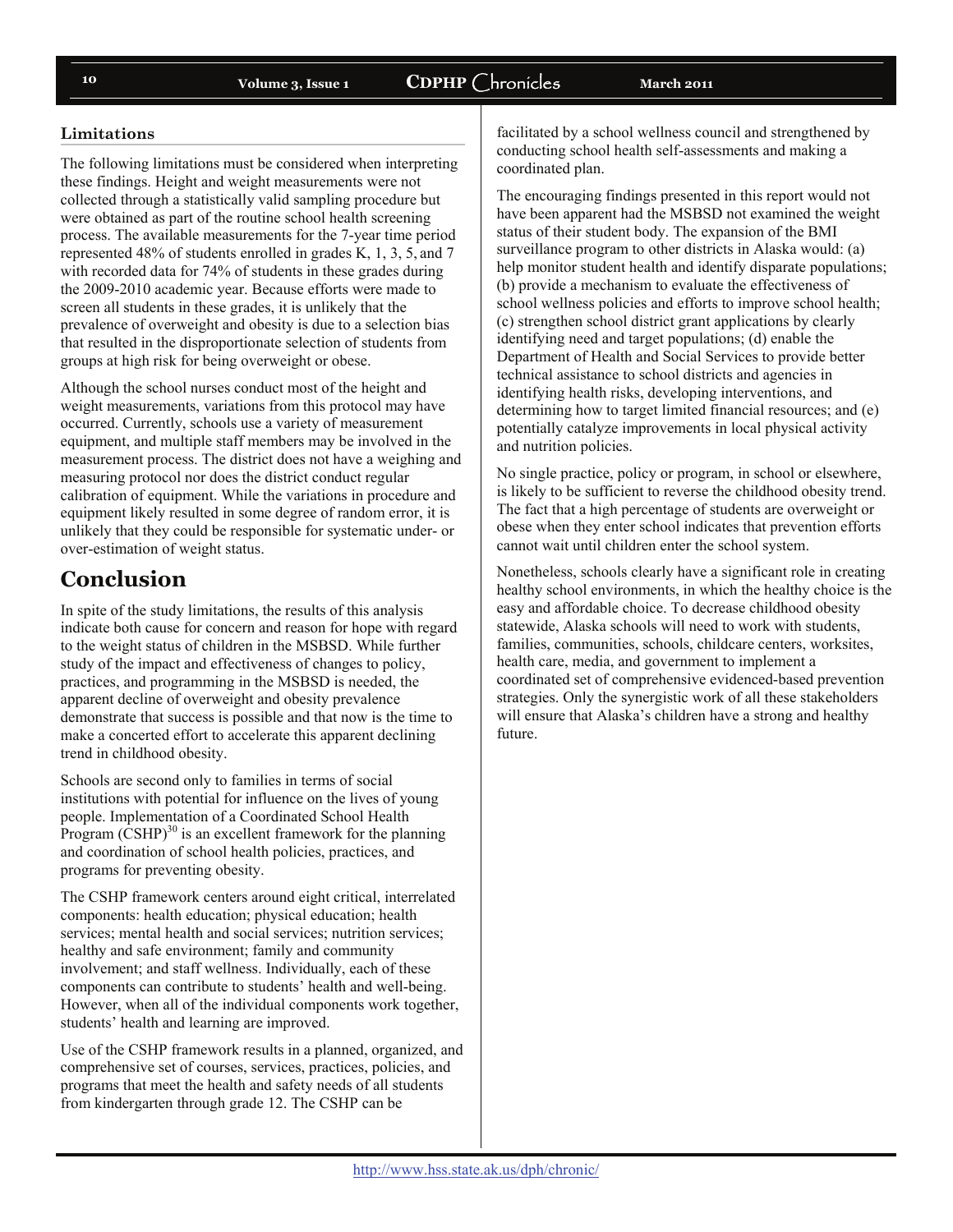# Volume 3, Issue 1 **CDPHP** Chronicles March 2011 **11**

#### **References**

- 1. Flegal KM, Carroll MD, Ogden CL, Curtin LR. Prevalence and trends in obesity among US adults, 1999-2008. *JAMA*. 2010;303 (3):235-41.
- 2. Ogden CL, Carroll MD, Curtin LR, Lamb MM, Flegal KM. Prevalence of high body mass index in US children and adolescents, 2007-2008. *JAMA*. 2010;303(3):242-9.
- 3. U.S. Department of Health and Human Services. *The Surgeon General's Vision for a Healthy and Fit Nation*. Rockville, MD: U.S. Department of Health and Human Services, Office of the Surgeon General, 2010. Available at: [http://www.surgeongeneral.gov/library/](http://www.surgeongeneral.gov/library/obesityvision/obesityvision2010.pdf) [obesityvision/obesityvision2010.pdf.](http://www.surgeongeneral.gov/library/obesityvision/obesityvision2010.pdf) Accessed 7/2010.
- 4. Freedman DS, Zuguo M, Srinivasan SR, Berenson GS, Dietz WH. Cardiovascular risk factors and excess adiposity among overweight children and adolescents: the Bogalusa Heart Study. *J Pediatr*  2007;150(1):12–17.
- 5. Fenaughty A, Fink K, Peck D, Wells, R, Utermohle C. Peterson E. *The Burden of Overweight and Obesity in Alaska*. Anchorage, AK: Alaska Department of Health and Social Services, Division of Public Health, Section of Chronic Disease Prevention and Health Promotion; 2010. Available at: [http://www.hss.state.ak.us/dph/](http://www.hss.state.ak.us/dph/chronic/obesity/pubs/ObesityBurdenReport_2010.pdf) [chronic/obesity/pubs/ObesityBurdenReport\\_2010.pdf.](http://www.hss.state.ak.us/dph/chronic/obesity/pubs/ObesityBurdenReport_2010.pdf) Accessed 7/2010.
- 6. Freedman DS, Kettel L, Serdula MK, Dietz WH, Srinivasan SR, Berenson GS. The Relation of Childhood BMI to Adult Adiposity: The Bogalusa Heart Study. *Pediatrics* 2005; 115;22-27.
- 7. Whitaker RC, Wright JA, Pepe MS, Seidel KD, Dietz WH. Predicting obesity in young adulthood from childhood and parental obesity. *N Engl J Med* 1997; 37(13):869–873.
- 8. Olshansky SJ, Passaro DJ, Hershow RC et al. A potential decline in life expectancy in the United States in the 21st century. *N Engl J Med*. 2005;352(11):1138-45.
- 9. Alaska Department of Health and Social Services, Division of Public Health, Section of Chronic Disease Prevention and Health Promotion, Obesity Prevention and Control Program. *Obesity Facts: Weight Status in Alaska*. October 2010. Available at: [http://](http://www.hss.state.ak.us/dph/chronic/obesity/pubs/WeightStatusFactSheet.pdf) [www.hss.state.ak.us/dph/chronic/obesity/pubs/](http://www.hss.state.ak.us/dph/chronic/obesity/pubs/WeightStatusFactSheet.pdf) [WeightStatusFactSheet.pdf.](http://www.hss.state.ak.us/dph/chronic/obesity/pubs/WeightStatusFactSheet.pdf) Accessed 11/2010.
- 10. Fenaughty AM, Fink K, Peck D, Utermohle CJ. *Childhood Obesity in Alaska*. Alaska Department of Health and Social Services, Division of Public Health, Section of Chronic Disease Prevention and Health Promotion; 2009.
- 11. Alaska Department of Health and Social Services, Division of Public Health, Section of Chronic Disease Prevention and Health Promotion. *Results of Alaska 2009 YRBS.* available at: [http://](http://www.hss.state.ak.us/dph/chronic/school/YRBSresults.htm) [www.hss.state.ak.us/dph/chronic/school/YRBSresults.htm](http://www.hss.state.ak.us/dph/chronic/school/YRBSresults.htm). Accessed 7/2010.
- 12. Brener ND, Eaton DK, Lowry R, McManus T. The association between weight perception and BMI among high school students. *Obes Res.*2004. Nov; and MBI among high school students. *Obes Res*. 2004; 12:18612:1866-74.
- 13. Nihiser AJ, Lee SM, Wechsler H, McKenna M, Odom E, Reinold C, Thompson D, Grummer-Strawn L. Body mass index measurement in schools. *J Sch Health*. 2007;77:651-671.
- 14. National Conference of State Legislatures. Childhood Obesity 2009 Update of Legislative Policy Options. Available at: [http://](http://www.ncsl.org/default.aspx?tabid=19776#BMI) [www.ncsl.org/default.aspx?tabid=19776#BMI.](http://www.ncsl.org/default.aspx?tabid=19776#BMI) Accessed 11/2010.
- 15. Alaska Department of Health and Social Services, Division of Public Health, Section of Epidemiology. *Prevalence of Overweight Among Anchorage Children: A Study of Anchorage School District Data: 1998-2003*. Bulletin. 2004*;*No. 8(9). Available at: [http://www.epi.hss.state.ak.us/bulletins/docs/](http://www.epi.hss.state.ak.us/bulletins/docs/rr2004_09.pdf) [rr2004\\_09.pdf](http://www.epi.hss.state.ak.us/bulletins/docs/rr2004_09.pdf). Accessed 7/2010.
- 16. Alaska Department of Health and Social Services, Division of Public Health, Section of Chronic Disease Prevention and Health Promotion. *Prevalence of Overweight and Obesity among Anchorage School District Students, 1998-2008*. Chronicles. 2009; Vol 2, Issue 1. Available at: [http://www.hss.state.ak.us/dph/](http://www.hss.state.ak.us/dph/chronic/pubs/assets/ChroniclesV2-1.pdf) [chronic/pubs/assets/ChroniclesV2-1.pdf](http://www.hss.state.ak.us/dph/chronic/pubs/assets/ChroniclesV2-1.pdf). Accessed 7/2010.
- 17. Centers for Disease Control and Prevention, National Center for Health Statistics. *CDC Growth Charts*, United States. Available at: <http://www.cdc.gov/growthcharts/>.
- 18. Dietz WH, Bellizi CM. Introduction: the use of body mass index to assess obesity in children. *Am J Clin Nutr*. 1999; 70 (suppl):123S–5S.
- 19. Barlow SE. Expert committee recommendations regarding the prevention, assessment, and treatment of child and adolescent overweight and obesity: Summary report. *Pediatrics*. 2007;120:S164-S192. Available at: [http://www.pediatrics.org/cgi/](http://www.pediatrics.org/cgi/content/full/120/Supplement_4/S164) [content/full/120/Supplement\\_4/S164](http://www.pediatrics.org/cgi/content/full/120/Supplement_4/S164). Accessed 7/2010.
- 20. Matanuska Susitna Borough School District. *Fast Facts*. Available at: [http://www.matsuk12.us/173310101794536783/](http://www.matsuk12.us/173310101794536783/lib/173310101794536783/MSBSD%20FAST%20FACTS.2010-11.pdf) [lib/173310101794536783/MSBSD%20FAST%20FACTS.2010-](http://www.matsuk12.us/173310101794536783/lib/173310101794536783/MSBSD%20FAST%20FACTS.2010-11.pdf) [11.pdf.](http://www.matsuk12.us/173310101794536783/lib/173310101794536783/MSBSD%20FAST%20FACTS.2010-11.pdf) Accessed 1/2011
- 21. Tyrell VJ, Richards GE, Hofman P, Gillies GF, Robinson E, Cutfield WS. Obesity in Aukland school children: a comparison of the body mass index and percentage body fat as the diagnostic criterion. *Int J Obesity*. 2001;25:164-169.
- 22. Alaska Department of Health and Social Services. *Healthy Alaskans 2010 Volume I: Targets and Strategies for Improved Health.* Juneau, AK; 2002. Available at: [http://](http://www.hss.state.ak.us/dph/chronic/ha2010/Default.htm) [www.hss.state.ak.us/dph/chronic/ha2010/Default.htm](http://www.hss.state.ak.us/dph/chronic/ha2010/Default.htm).
- 23. U. S. Department of Health and Human Services. *The Surgeon General's Call to Action to Prevent and Decrease Overweight and Obesity.* Rockville, MD: Department of Health and Human Services, Public Health Service, Office of the Surgeon General, 2001.
- 24. Centers for Disease Control and Prevention. Division of Adolescent Health. *Healthy Youth! Make a Difference at Your School: Key Strategies to Prevent Obesity.* Available at: [http://](http://www.cdc.gov/healthyyouth/keystrategies/index.htm) [www.cdc.gov/healthyyouth/keystrategies/index.htm](http://www.cdc.gov/healthyyouth/keystrategies/index.htm). Accessed 9/2010.
- 25. Khan L, Sobush K, Keener D, et al. Recommended community strategies and measurements to prevent obesity in the United States. *MMWR*. 2009; 58:RR-7. Available at: [http://www.cdc.gov/](http://www.cdc.gov/mmwr/preview/mmwrhtml/rr5807a1.htm) [mmwr/preview/mmwrhtml/rr5807a1.htm](http://www.cdc.gov/mmwr/preview/mmwrhtml/rr5807a1.htm).
- 26. Bell, J, Rogers, VW, Dietz WH, Ogden CL, Shuler C, Popovic T. CDC Grand Rounds: Childhood Obesity in the United States. *MMWR*. 2011; Vol. 60 No. 2.
- 27. Matanuska Susitna Borough School District. *School Board Policies, 3000 - Business & Non-Instructional Operations, Board Policy 3554 Other Food Sales.* Adopted June 15, 2005. Available at: [http://matsu.schoolwires.com/matsu/lib/matsu/\\_shared/](http://matsu.schoolwires.com/matsu/lib/matsu/_shared/MSBSD_Forms/School%20Board/3000%20Business%20Non-Instructional%20Operations/3554.pdf) [MSBSD\\_Forms/School%20Board/3000%20Business%20Non-](http://matsu.schoolwires.com/matsu/lib/matsu/_shared/MSBSD_Forms/School%20Board/3000%20Business%20Non-Instructional%20Operations/3554.pdf)[Instructional%20Operations/3554.pdf.](http://matsu.schoolwires.com/matsu/lib/matsu/_shared/MSBSD_Forms/School%20Board/3000%20Business%20Non-Instructional%20Operations/3554.pdf) Accessed 12/21/2010.